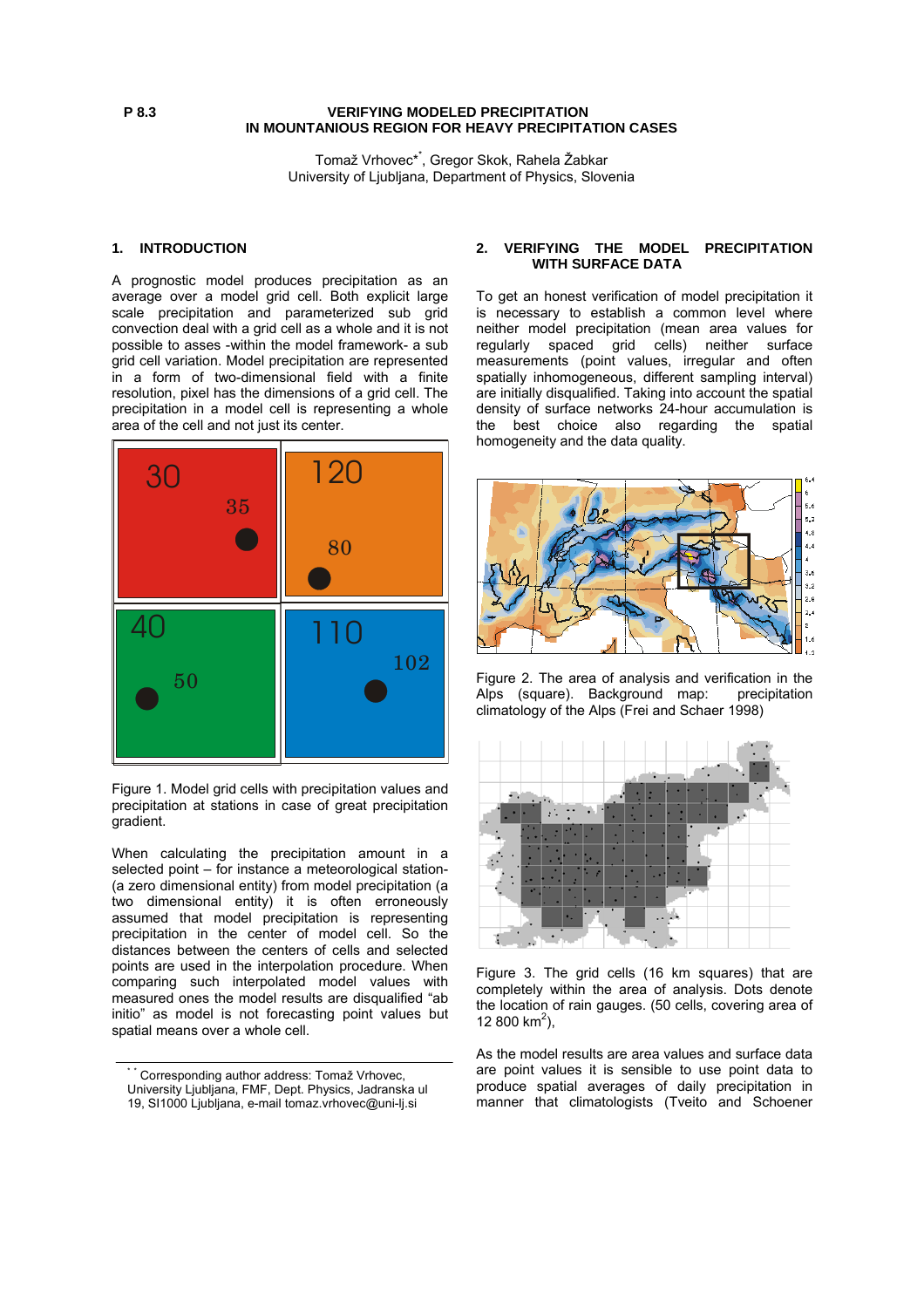2002) do it for long period means. Thus the process of verifying the model results reduces to the problem of comparing two sets of precipitation maps: one produced from a model, the other produced by spatial interpolation of point values from rain gauges. Of course the geometrical structure of both rasterized maps should be the same and a logical choice is producing a measured precipitation map in a grid that corresponds to the model grid. Various interpolation techniques can be used and various GIS software can be utilized.

## **2.1** *Heavy precipitation cases*

In cases of weak and homogenous precipitation the problems of spatial interpolation of precipitation are not great and various spatial interpolation methods produce useful maps of measured precipitation. With a heavy precipitation cases the problems of the interpolation techniques are increased, especially if the precipitation fields are spatially inhomogeneous (Vrhovec et al. 2001, Kastelec and Vrhovec 2000). The heavy precipitation cases are expected to be not only the most difficult to verify but they are also of the highest importance in short range hydrological forecasting and they add a considerable fraction to monthly, seasonal and yearly totals.

To test several methods for preparing the 24 hours surface precipitation maps five days with precipitation exceeding 200 mm were chosen out of ARSO archives (Archives of Met. Service of Slovenia). The spatial structure of precipitation field of these selected cases is very diverse. Three chosen cases are barotropic cyclonic days with precipitation mostly controlled by topography. The other two cases are baroclinic days with extensive convection activity.

### **.2** *Surface data interpolations* **2**

For all selected days we made several sets of interpolations:

- a. We used several different interpolation schemes: **mathematical interpolations** with inverse squared distances, varying the number of data points used for interpolation (1, 2, 5, 10, 20, 100, 200 nearest stations) and **statistical interpolations** (ordinary kriging and universal kriging) varying the area of influence 10 and 20 km. Universal kriging was done with two different supporting fields: climatologically mean precipitation and topography.
- b. We varied the spatial resolution (cell size) of afore mentioned **direct interpolations**, starting from 1 to 2, 4, 8 and 16 km (square grid cells).
- c. We computed aggregated interpolations (calculated a mean for a grid cell) for combinations:
- in 2 km out of 1 km;

in 4 km out of 2 km and 1 km;

#### in 8 km out of 1 km, 2 km and 4 km;

in 16 km out of 1 km, 2 km, 4 km and 8 km. Alto gether there were 120 mathematical and 50 statistical interpolations calculated for the selected day and these maps were compared to 5 model precipitation interpolations



Figure 4.Results of different spatial interpolations: direct mathematical interpolations using IWD with different number of observed data point used. (a) 1km grid, 10 points; (b) into 8 km grid from 1 point; (c) into 8 km grid from 10 points. (Nov. 6. 1998)

Mathematical IWD interpolations gave precipitation precipitation is normally spatially more homogenous. field with a lot of small-scale details that are hard to justify (circles around the data points) Fig 4 a., as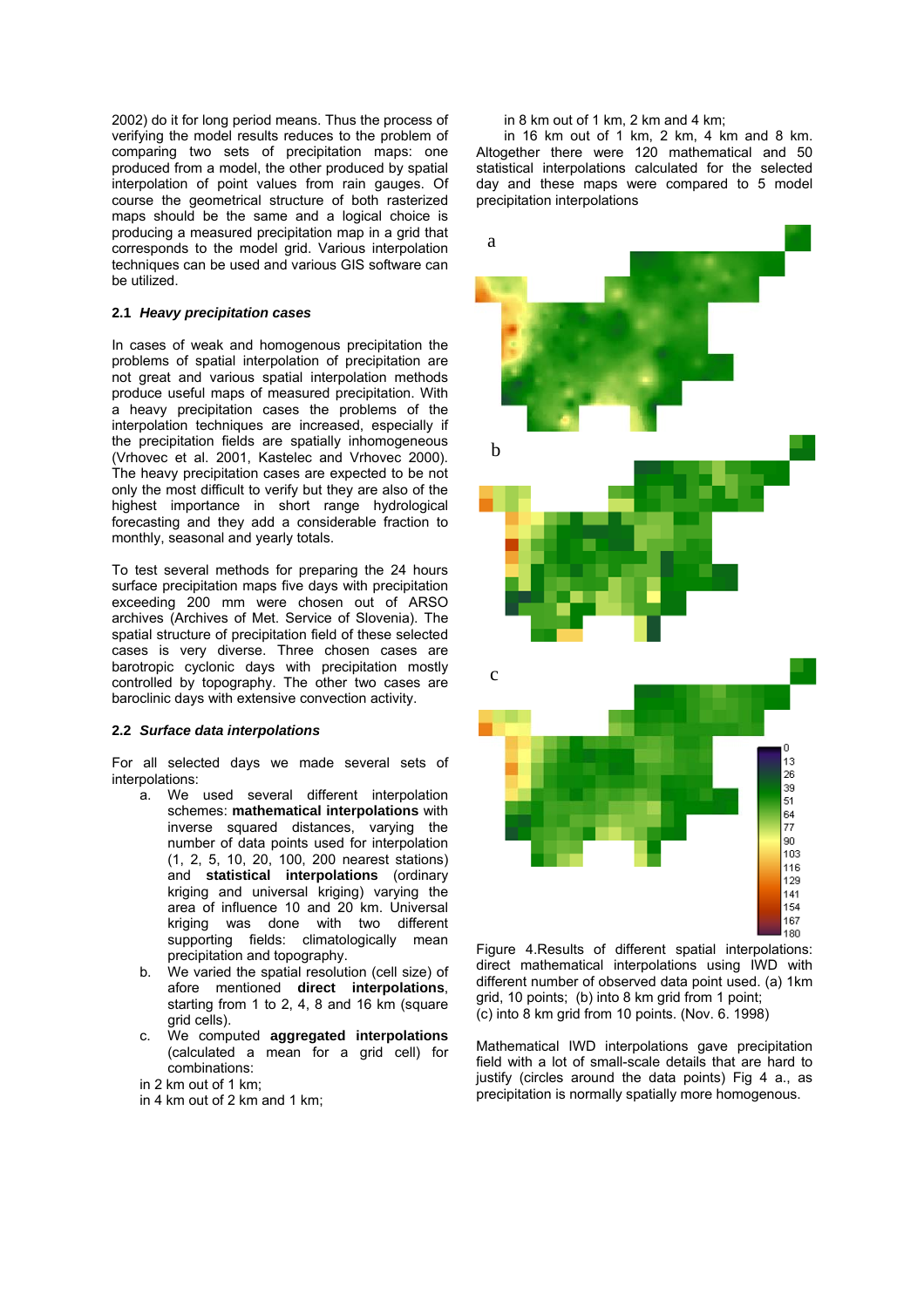

Figure 5. Results of statistical interpolations using ordinary kriging. a) into 1 km grid, b) 4 km grid,

c) 8 km grid (gaussian variogram, the area of influence is 20 km) (Nov. 6. 1998)

precipitation fields and the results are less sensitive to the grid cell size. When aggregating precipitation from Interpolations with ordinary kriging gave smoother small grid cells to large ones the precipitation fields created with statistical interpolations were more conservative – directly interpolated and aggregated maps into same grid cell size – has smaller differences as when using IWD methods.

precipitation data into regular grids with 1, 2, 4, 8, and Ordinary kriging was used to spatially interpolate point



Figure 6. The differences between directly interpolated and aggregated precipitation 8 km maps for (Nov. 6. 1998). Upper panel: IWD; lower panel kriging.

km initially. Mean over whole domain is conserved for all the cases and is consistent with the mean derived 16 km grid cell size. Variogram is calculated over whole domain. The area of influence was limited to 20 out of mathematical interpolation.

. heights averaged over grid cell size We were using universal kriging with 30- years precipitation mean and separately with the topography

# **2.3** *Interpolation of model precipitation*

For the selected day (Nov. 6. 1998 – cyclonic barotropic day) forecasted and observed precipitation is compared. The forecasted precipitation (24 j accumulation) was created with ALADIN (Bubnova et al. 1995) mesoscale limited area model using ERA-40 reanalysis as boundary and initial conditions. The model resolution was about 11 km. The simulated precipitation was interpolated in 1 km grid using the method of the nearest neighbor: each 1 km grid cell got the precipitation value of the nearest model's grid point. Precipitation maps with coarser grid (2 km, 4 km, 8 km, 16 km) were calculated with aggregation from 1 km grid.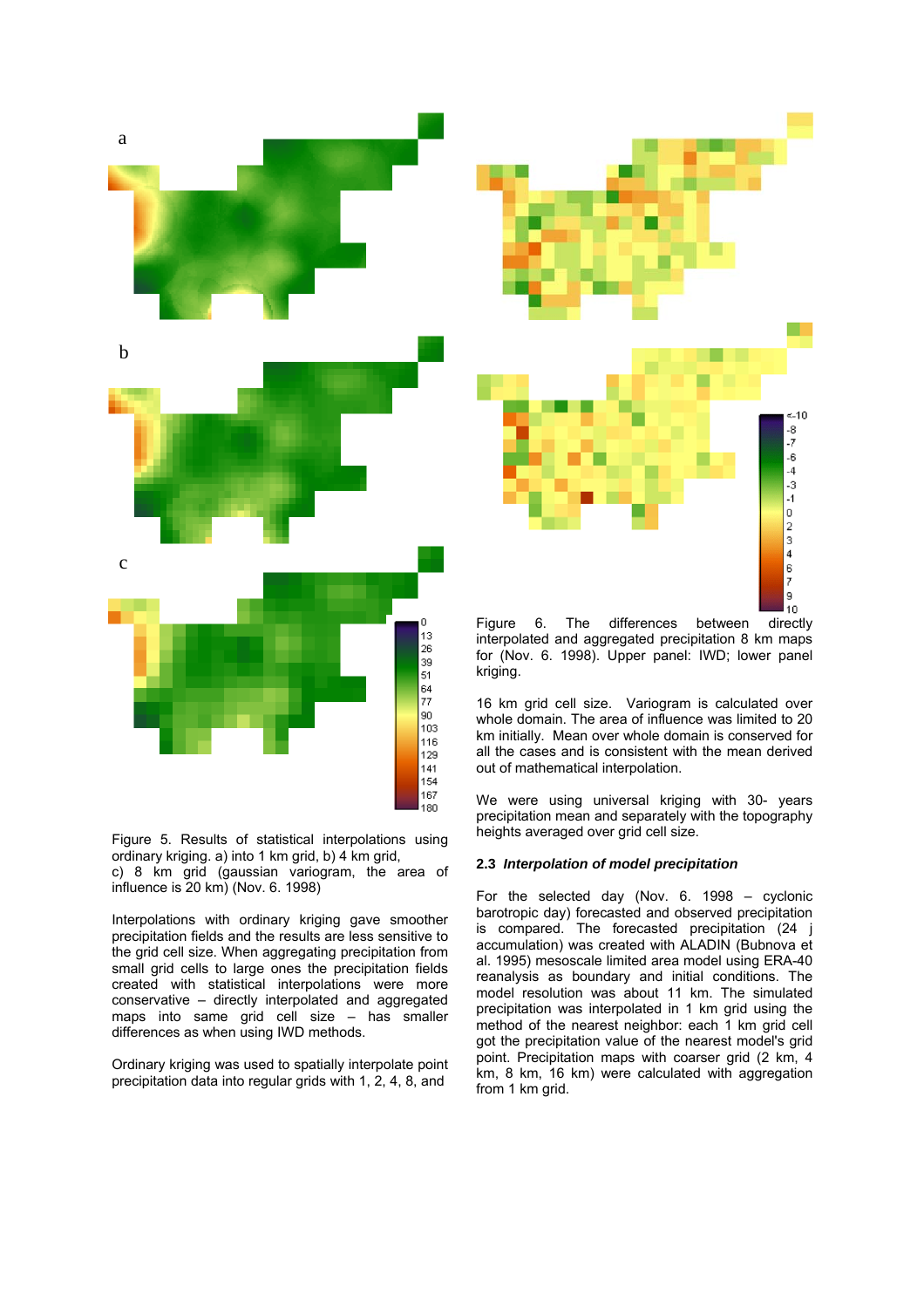

Figure 7. Model precipitation data interpolated into a) 1 km grid b) 4 km grid c) 8 km grid with the method of the nearest neighbor. (Accumulation period Nov. 5. 1998 06.00 UTC - Nov. 6. 1998 06.00 UTC)

# **3. RESULTS**

#### **.1** *Mathematical interpolations of measured data*  **3**

For all the direct and aggregated interpolations the mean over whole domain is between 56.88 to 57.73 mm. The interpolation procedure is not changing the mean increases just slightly with increase of the total mean (total precipitation is conserved. The total

number of stations included into mathematical interpolation.

For the **direct interpolations** there are great differences in minimum and maximum values of 24-

hours gauge precipitation interpolated into different grids: with the increase of the points (stations) 0 changes from 172 mm for 1 point to 145 mm for 20 included points. Minima increase inversely but less: included maxima decrease. For 1 km cell maximum from 24.9 to 26.3 mm. Similar behavior is observed for all different cell sizes.

mm (by 40 %) and minima increase from 24.9 to 0.25 mm (by 15 %) The highest maximum is 3 Change of cell size has a significant effect upon both maxima and minima: with the change of cell size from 2 km to 16 km, the maxima decrease from 172 to 102 obtained by few points' interpolation and smallest grid cell size (172.6 mm) and the lowest by 200 points and 16 km cell size (95.46 mm). The effect of changing the number of points included in interpolation is by order of magnitude smaller than the effect of cell size. The change of variability is illustrated also by the

changes of standard deviation of the whole map: it decreases with increase of number of points into interpolation and it decreases with increasing grid cell size.

and the minimum increases. Aggregated maps with the same resolution (e.g. 16 km) generated from With the **aggregated interpolations** the mean of precipitation is conserved, the maximum and the variability of precipitation field decrease significantly starting maps with different resolution (1, 2, 4 km) show little difference in mean, maximum, minimum and standard deviation. Aggregated interpolations give slightly lower maxima and higher minima comparing to direct interpolations (up to 5%), standard deviation is decreased. The influence of the number of points included in interpolation is evident: more points included, smaller maxima and higher minima (up to 10%). If we subtract the two maps with the same cell size the differences between the maps are significant.

### **3.2** *Statistical interpolations of measured data*

with 1, 2, 4, 8, and 16 km grid cell size. Variograms were calculated over the whole domain. The area of influence was 20 km and 10 km. Maps calculated Ordinary and universal kriging were used to spatially interpolate point precipitation data into regular grids with **ordinary kriging** with the 20 km area of influence show that mean over whole domain are conserved for all the cases.

corresponds to the results with mathematical interpolation with a large number of data points used. The maximum and variability increases with the decreasing of cell size. The results of interpolations with variogram derived over whole domain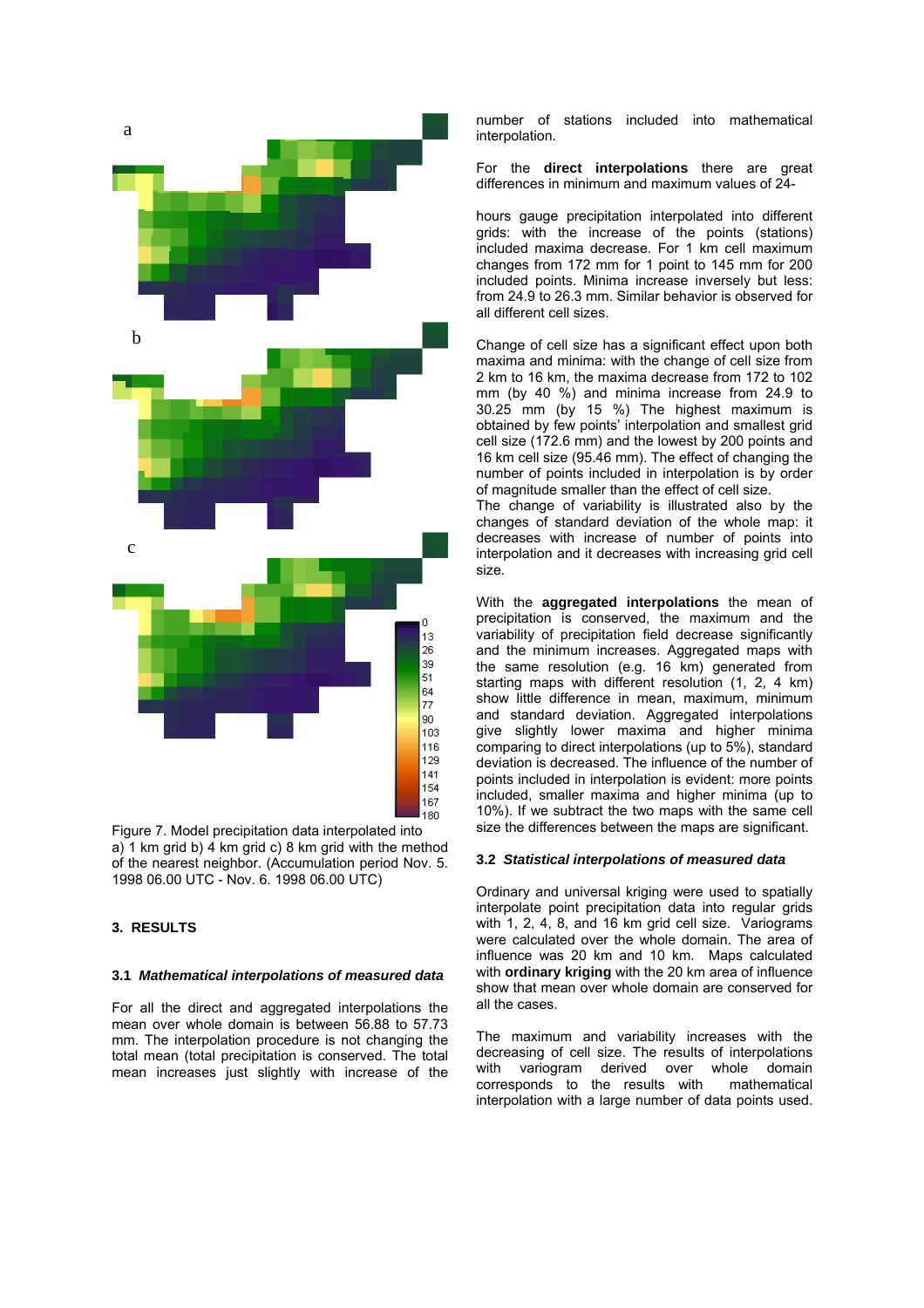Changing the area of influence to just 10 km (being almost at the limit of ordinary kriging validity) the mean is still conserved regardless of grid cell size but the maximum is increased when using small grid sizes. With greater grid size nothing changes.

Aggregating kriging fields into coarser grid it does not change the values of maxima and variability more then 0.1 mm, the procedure is completely linear.

**Universal kriging** was made with 30- years variable. With climatological precipitation (Kastelec, 1999) we get a significant increase of the maximum precipitation mean and separately with the topography heights averaged over grid cell size as an auxiliary with the smallest grid cells, (from 158 mm to 204 mm) and a slight increase in variability compared to ordinary kriging, while mean is conserved. Again the increase of grid cell size decreases maximum and variability. It is important to stress that the spatial structure of selected daily precipitation is not very similar to the climatological one.

for more the 100% compared to the ordinary kriging. This is due to the fact that in 1 km grid the relief has With topography heights as auxiliary variable (e.g. Daly et al 1994) we get with small grid cell size completely different results: the maximum increases very high peak values and the deterministic part of universal kriging then assumes, that precipitation should be very high if the topography is high. The approach with topography is useful with the climatological data, where the extremes average out but in the case of daily precipitation it gives bad results.

### **3.3** *Interpolation of model data*

km grid with the method of the nearest neighbor is rather different from maps interpolated from measured data (Fig. 7). Maximum of that model precipitation field is 124.3 mm, mean 36.9 mm and standard Precipitation map calculated from model data into 1 deviation 25.6 mm. Aggregating that field into coarser grids decreases maximum (89.6 mm for 16 km grid) and standard deviation (23.4 mm for 16 km grid) but conserves mean.

## **4. CONCLUSION**

mathematical interpolations have the same mean but their variability changes: smaller grid cell, higher variability, and higher maxima. With increase of the number of closest data points used in interpolation the Precipitation maps calculated with various direct variability decreases. The aggregated fields are not dependant on aggregation method used. The process of interpolation is so linear that just about 1 - 5 % of changes can be attributed to the different methods of averaging. This is especially true (very small changes) for the interpolations with a large number of data points used, while for the interpolation with few data points (local interpolations) the differences are bigger.

method and it derives the interpolation function by Out of kriging procedures one would suggest that the most useful statistical interpolation method is ordinary kriging. It is the least sensitive to the aggregation evaluating a variogram, specific to the data interpolated. Further it has more conservative spatial structure but is less applicable to highly variable fields.



Figure 8. Differences in 24 hours precipitation accumulation between the forecasted and meassured (interpolated with ordinary kriging) in 8 km grid (Accumulation period Nov. 5. 1998 06.00 UTC - Nov. 6. 1998 06.00 UTC).

model output shows disagreement between the model and measurements for the selected day. Figure 8. The comparison of various maps interpolated from measured precipitation with maps interpolated from presents the map of differences between the forecasted and interpolated (with ordinayi kriging) precipitation maps. Based on our research we can conclude that in this case the disagreement is more due to problems with the model than due to interpolation scheme used to calculate measured and simulated precipitation fields. Our approach in comparing forecasested and observed precipitation can give an objective and spatially referenced value of the model precipitation quality.

precipitation fields and numerical modelling in Mediterranean test sites EVK2- CT- 2002-00155) Acknowledgement: part of this study was founded by project VOLTAIRE (Validation of multisensor

### **5. REFERENCES**

Bubnova et al. 1995, Integration of the fully elastic equations cast into the hydrostatic pressure terrain following coordinate in the framework of the ARPEGE/ALAdin NWP System. – *Monthly Wea. Rev*. **123**, 515-535.